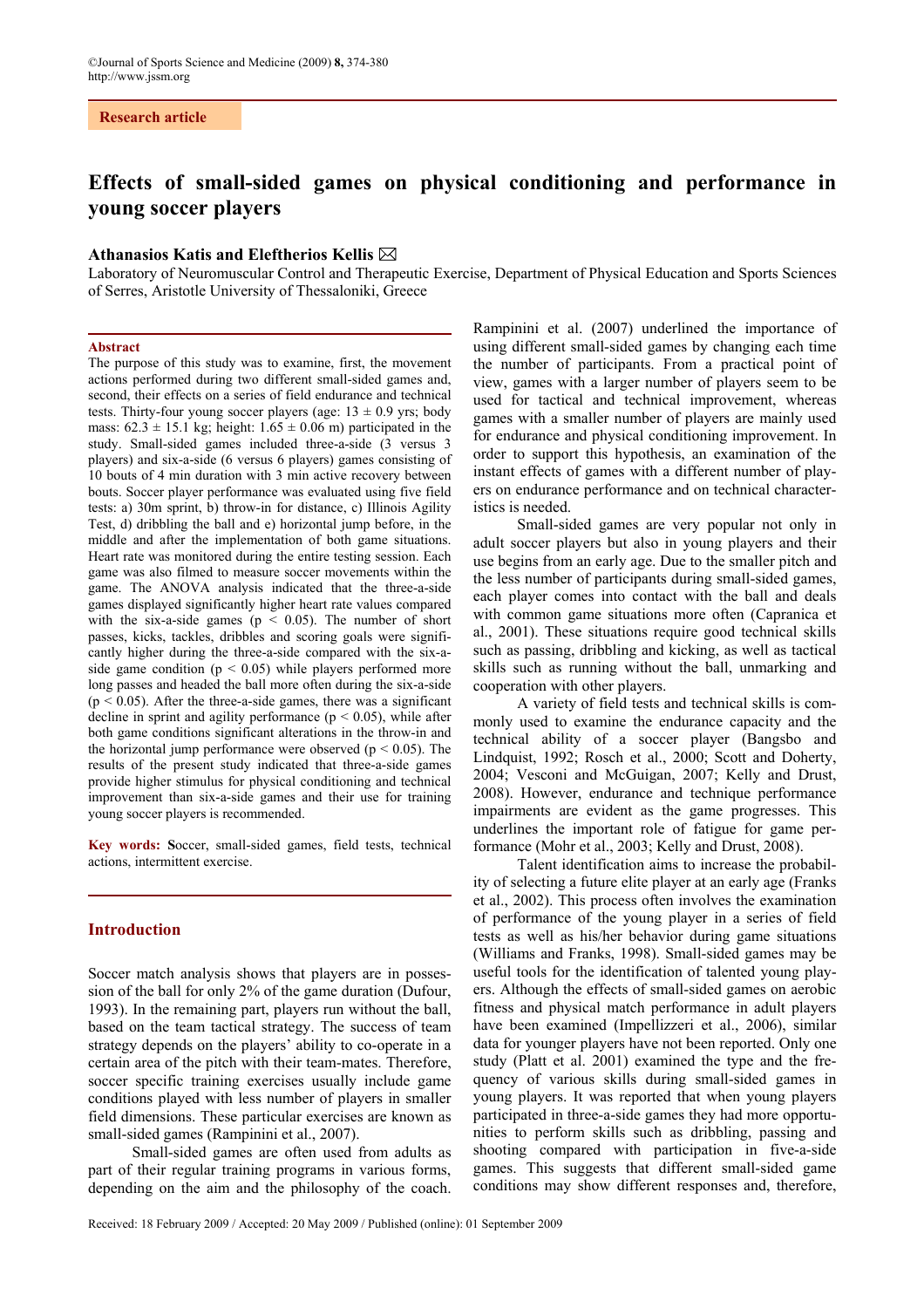they may be used for a different purpose as part of soccer training. This is important for youth soccer, where the aim of training is not always to enhance team strategy but also to allow young players to enhance their technical skills and to develop team cohesion. The aim of the present study was to examine, first, the movement actions performed during two different small-sided games and, second, their effect on a series of field endurance and technical tests.

## **Methods**

## **Participants**

Thirty-four amateur young soccer players (age:  $13 \pm 0.9$ ) yrs; body mass: 62.3 ± 15.1 kg; height: 1.65 ± 0.06 m) participated in the study. A minimum of five years of training experience, a training status of at least two training sessions plus a game per week and no history of injury in the last six months were the main criteria for participating in the study. Subject and parental informed written consent was received and the University Ethics Committee approved the protocol.

#### **Study design**

The subjects were randomly assigned to three groups. Group 1 ( $n = 12$ ) performed only the three-a-side game situation. Group 2 ( $n = 12$ ) performed only the six-a-side game situation while Group 3 ( $n = 10$ ) served as controls. Testing of each group was performed on separate occasions. The number of technical actions during the game was examined using video recordings. Field tests were performed in a random order before (pre) the games, in the middle (after the  $5<sup>th</sup>$  bout) and after (post) the games. The control group performed only the field tests without a game intervention.

#### **Three-a-side and six-a-side games**

Two days before the main measurements, the participants were asked to refrain from any vigorous exercise. The protocols were performed during the mid-season, in an outdoor field with natural grass and at the same time of the day in order to avoid circadian effects. The size of the pitch was 15 m wide and 25 m in length for the three-aside game situation and 30 m wide and 40 m in length for the six-a-side game situation (Rampinini et al., 2007).

Each game had an overall duration of 70 min and it consisted of 10 bouts of 4 min duration with 3 min active recovery between exercise bouts. The duration was selected in order to simulate a U-14 soccer game. The recovery between the  $5<sup>th</sup>$  and the  $6<sup>th</sup>$  bout was 15 min. Heart rate (HR) values were recorded every 15-sec during the entire testing session using sort-range radio telemetry (Polar Sport tester, Polar Electro Oy, Kempele, Finland). The mean heart rate collected throughout the ten bouts of small-sided games was calculated to provide an indication of the intensity of the small-sided games.

Two-weeks prior to testing, the maximum heart rate ( $HR_{max}$ ) of each player was determined using the Yo-Yo endurance test (Rampinini et al., 2007). The Yo-Yo test consisted of 20 m shuttle runs performed at continuously increased speeds until exhaustion. HRmax values were used as reference values for the quantification of HR

values observed during each small-sided game.

The three-a-side and six-a-side games were conducted with two goalkeepers and free touches. A necessary requirement for scoring goals was that all players should be in the opponent's half. Coach encouragement using standardized instructions was allowed (Rampinini et al., 2007). Water ingestion was allowed after the  $5<sup>th</sup>$  and the  $10<sup>th</sup>$  bout of the game protocol. During the entire testing session air temperature ranged from  $23$  to  $26^{\circ}$ C and humidity from 55 to 65%.

## **Video analysis**

Each game was also filmed using a camcorder (Sony Handycam DCR-SR35E, SONY Corporation, China) to evaluate the technical actions taking place during each game condition. Technical actions were categorized into six discrete categories: short passing (distance less than 10 m), long passing (distance more than 10 m), dribbling, shooting, heading and tackling (Kelly and Drust, 2008). To determine pass length, external markers were located in various field positions and their location relative to the camera was recorded. The pass length was then obtained from the video footages, by scaling the distance of the pass relative to known distances (defined by the external markers). The number of goals scored during each game was also calculated.

# **Field tests**

The field tests performed in the present study are frequently applied to evaluate players' physical ability (Bangsbo and Lindquist, 1992; McGregor et al., 1999; Rosch et al., 2000; Scott and Doherty, 2004; Vesconi and McGuigan, 2007). After a brief warm-up, the participants performed five field tests: 1) horizontal jump test, 2) dribbling test, 3) throw-in test, 4) agility test and 5) sprinting test. The tests were performed in random order for each subject on each testing occasion. All the tests were performed outdoors, on a natural grass soccer pitch with players wearing soccer bouts. All the players were accustomed to the field tests, as they were part of their regular training programme. Each player had several familiarization efforts and then performed three maximum trials. The best performance on each field test was used for further analysis.

*1. Horizontal jump test:* Each participant was instructed to perform a maximum horizontal jump (Scott and Doherty, 2004). The participant started from a standing position placing both feet just behind the starting line. After several preparatory standing movements, a horizontal jump with free hand contribution was performed. The distance from the starting line to the heel of the rear foot (to the nearest 0.5 cm) was recorded.

*2. Dribbling test:* The speed dribbling test was used to assess the ability to dribble under time pressure (McGregor et al., 1999). Six cones were placed in a line with 3 m distance between them. The participant was instructed to dribble a match ball of standard size and standard inflation (Mitre Ultimatch, size 4, FIFA approved), forward around the cones in slalom and then return at the initial position. The objective was to complete the test as fast as possible without knocking down the cones. If a cone was knocked down, the trial was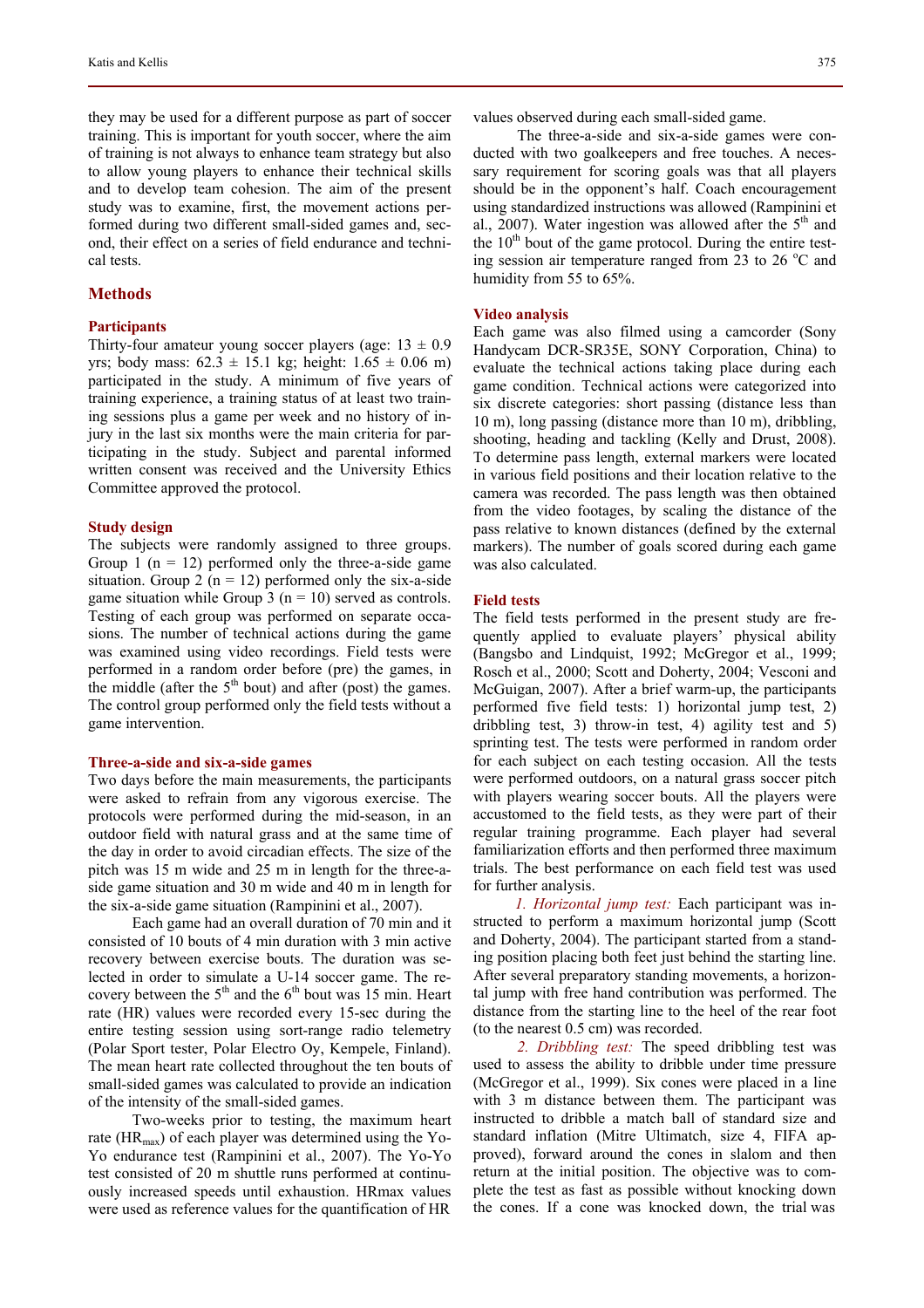

 **Figure 1. A schematic presentation of the Illinois Agility Test.** 

cancelled. The time from the start of the test until the player returned to the initial position was recorded by two experienced coaches using a stopwatch. The mean value from the two coaches was used for further analysis.

*3. Agility test:* The Illinois test was used to evaluate agility (Vesconi and McGuigan, 2007). A schematic presentation of the test is shown in Figure 1. Two lines were drawn on the pitch at a distance of 10 m from each other. The first line served as the starting and end-point line, while the other served as the touch line. The player started off by lying down with the hands next to the shoulders (start). After a verbal signal, the players got up and sprint until the touch line (point A). They then sprint back to the starting line (point B) and immediately performed a sprint around the cones. After sprinting around the cones they sprint back to the touch line (point C) and finally returned to the finish line (finish). The subjects were instructed to run as fast as possible without falling and knocking down the cones. If a cone was knocked down or the participant did not follow the prescribed path, the trial was cancelled. Two stopwatches were activated at the verbal signal and were stopped when the participant crossed the finish line. The average time of the two stopwatches was used for further analysis.

*4. Soccer throw-in test:* The participant started from a standing position placing the feet just behind the starting line holding a ball in the hands. The subjects throw the ball as far as possible without jumping or moving their feet (Rosch et al., 2000). If a player jumped, moved his feet or threw the ball with an inappropriate way the trial was cancelled. The throwing distance was further analysed.

*5. Sprint test:* The participant performed three maximum 30 m sprints. Sprint times were recorded using infrared photoelectric cells interfaced to a timing system (Saint Wien Digital Timer Press H5K, Lu-Chou City, Taipei Hsien, Taiwan) with a time resolution of 0.01 s and a measurement error of  $\pm$  0.01 s.

#### **Reliability**

Two weeks before the final measurements a pilot study

was conducted in order to examine the reliability of the field tests. The intraclass correlation coefficient was high (0.96 for the horizontal jump test, 0.88 for the dribbling test, 0.94 for the agility test, 0.85 for the throw-in test and 0.90 for the sprint test). The coefficient of variance was 6.11% for the sprint test, 4.15% for the agility test, 4.61% for the dribbling test, 9.10% for the horizontal jump test and 15.65% for the throw-in test.

The reliability of the technical action measurements made using the recorded video tapes of each small – sided game was also examined (Kelly and Drust, 2008). Particularly, each recorded game was re-analysed by the same investigator. Subsequently, the number of exact agreements between the test (first video analysis) and retest (second video analysis) were used to compute the kappa coefficient (Kelly and Drust, 2008). The results showed a kappa coefficient of 0.85 which indicates a high level of agreement between the two measurements.

#### **Statistical analysis**

Differences between the three-a-side and the six-a-side games in passing, dribbling, heading, shooting, tackling and goal scoring values were examined using independent two-tailed Student's t-tests.

A two-way analysis of variance (ANOVA) with repeated measures was applied to examine the differences in HR values between the ten bouts of each game protocol.

A two-way mixed-model ANOVA design (Time x Group) was applied to examine the differences in each field test score between the three groups of subjects (three-a-side group, six-a-side group, controls) performed before, in the middle and after each small sided game. When required, comparisons of group means were performed using a Tukey's post hoc test. The level of statistical significance was set at  $p < 0.05$ .

# **Results**

#### **Heart rate (HR) characteristics**

Heart rate (HR) values during the ten bouts of both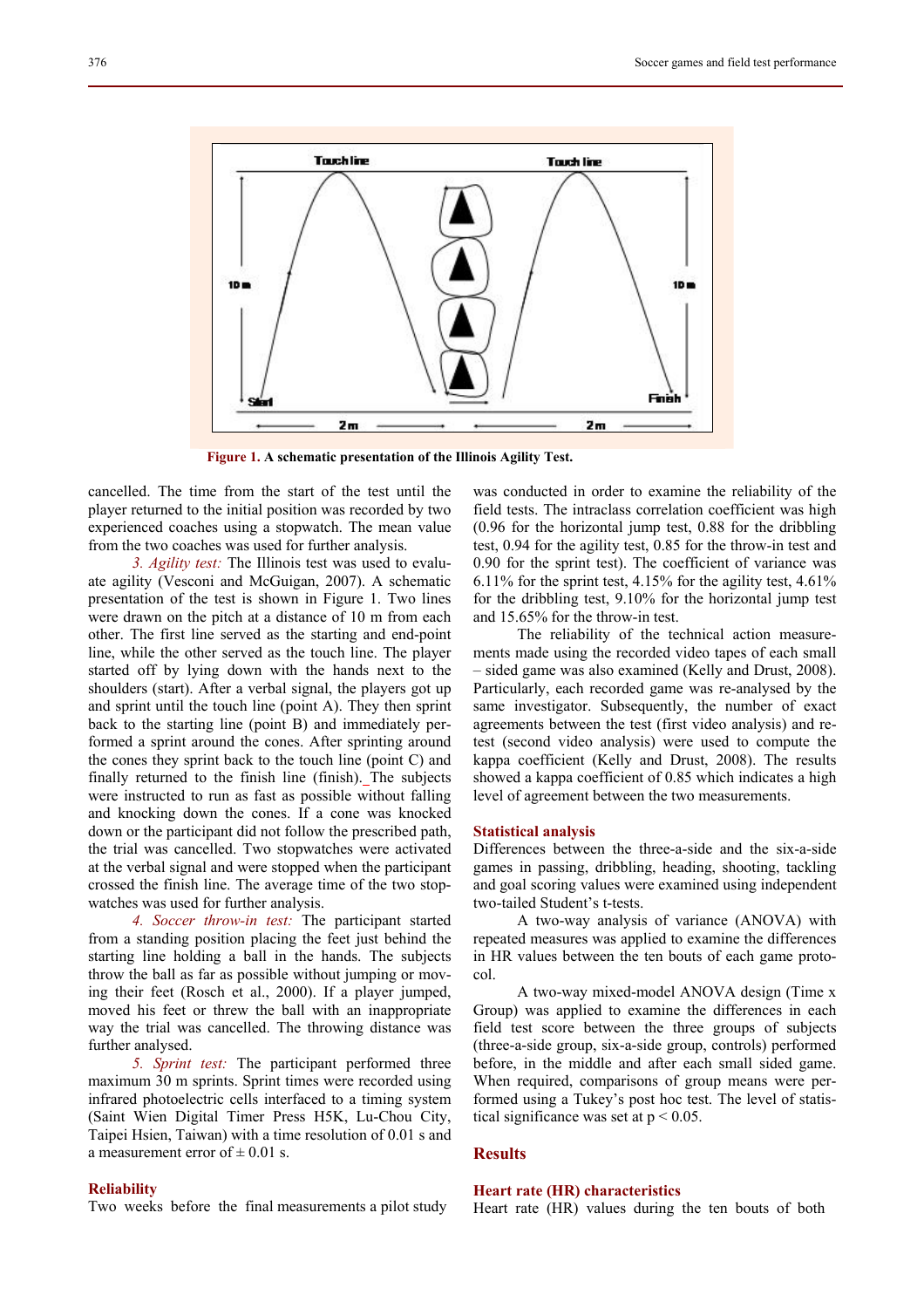

**Figure 2. Mean (** $\pm$  **SD) percentage of maximum heart rate (HR<sub>max</sub>) during the fatigue protocol for three-a-side and sixa-side game situation.**

fatigue protocols are presented in Figure 2. The ANOVA results indicated a non-significant (Time x Group) interaction effect. In contrast, a main effect for "Group" was observed (p < 0.05). *Post hoc* analysis indicated that that the group who played three-a-side games displayed higher HR values compared with those who played six-a-side games (87.6  $\pm$  4.77% of HR<sub>max</sub> versus 82.8%  $\pm$  3.22% of HR<sub>max</sub>, respectively) ( $p < 0.05$ ).

## **Field tests**

The mean values of all tests are presented in Table 1. The ANOVA results indicated a significant interaction effect (Time x Group) on agility performance (Table 1,  $p \le$ 0.05). *Post hoc* analysis indicated significant differences between the groups in the three time sessions  $( < 0.05)$ . Compared to pre-game test scores, agility decreased significantly after the three-a-side and the six-a-side game groups, but remain unaltered for the control group ( $p <$ 0.05).

The ANOVA results indicated a non-significant interaction effect (Time x Group) on jumping performance (Table 1,  $p > 0.05$ ). However, a main effect for "Time" was observed (p < 0.05). *Post hoc* analysis showed that for both groups post exercise values were significantly lower than the pre-exercise values ( $p < 0.05$ ).

There was a non-significant interaction effect on throw-in performance (Table 1,  $p > 0.05$ ). However, a main effect for "Time" was observed (p < 0.05). *Post hoc* analysis indicated that post-game scores were significantly lower compared with pre-exercise and midexercise values ( $p < 0.05$ ).

The ANOVA also indicated a significant interaction effect (Time x Group) on sprint performance (Table

1, p < 0.05). *Post hoc* analysis indicated significant differences between the groups in the three time sessions (p  $\leq$  0.05). Particularly, compared to pre-game scores, sprint scores increased significantly in the middle and after the implementation of the three-a-side and the six-a-side game, but remain unaltered for the control group ( $p <$ 0.05).

There was a non significant interaction or main time or group effect on dribbling performance (Table 1, p  $> 0.05$ ).

# **Technique actions**

The number of short passes, long passes, dribbles, headers, tackles, kicks and goals scores for each game condition are presented in Figure 3. The t-tests indicated that the number of short passes, kicks, tackles, dribbles and scoring goals was significantly higher during the three-aside game compared with those observed during the six-aside game ( $p < 0.05$ ). The opposite was observed for the number of long passes and headers ( $p < 0.05$ ).

# **Discussion**

The main findings of this study were that both small-sided games resulted in a significant decline in throw-in and horizontal jump performance. Sprint and agility performance were altered only after the three-a-side games. Moreover, technique actions and scoring goals were game dependent.

# **Three-a-side versus six-a-side HR responses**

The exercise protocols used in the present study displayed similar HR responses to those previously reported for

Table 1. Mean ( $\pm$  SD) field test scores between the three groups (three-a-side, six-a-side, controls) through the time (pre, **middle, post).** 

|                 | $3$ -a-side |                             |               | $6-a$ -side |               |                                                                                                  | <b>Controls</b> |                                           |            |
|-----------------|-------------|-----------------------------|---------------|-------------|---------------|--------------------------------------------------------------------------------------------------|-----------------|-------------------------------------------|------------|
|                 | <b>Pre</b>  | <b>Middle</b>               | <b>Post</b>   | Pre         | <b>Middle</b> | <b>Post</b>                                                                                      | Pre             | <b>Middle</b>                             | Post       |
| Sprint (sec)    | 4.98(.24)   | $5.17(.28)$ *               | $5.40(0.33)*$ | 5.13(.45)   | $5.30(.48)$ * | $5.45(.43)^*$                                                                                    | 5.09(.35)       | 5.12(0.43)                                | 5.15(.46)  |
| Agility (sec)   |             | $17.64(0.90)$ $17.81(0.95)$ |               |             |               | $18.21 (1.15)^* 17.92 (1.53) 18.00 (1.34) 18.19 (1.38)^* 18.06 (0.90) 18.13 (0.86) 18.12 (0.81)$ |                 |                                           |            |
| Dribbling (sec) |             | $13.35(.65)$ 13.44 (.89)    | 13.82(.94)    |             |               | $13.33$ (.94) 13.20 (1.37) 13.47 (1.21)                                                          |                 | $13.24$ (.57) $13.21$ (.50) $13.24$ (.50) |            |
| Throw-in $(m)$  | 12.0(2.2)   | $11.4(2.2)$ *               | $10.6(2.2)^*$ | 12.1(3.2)   | 12.1(2.9)     | $11.9(3.0)^*$                                                                                    | 11.3(1.4)       | 11.4(1.5)                                 | 11.3(1.5)  |
| Jump(m)         | 1.92(0.13)  | 1.89 (.15)                  | $.86(.10)*$   | 1.85 (.26)  | 1.85 (.25)    | 1.82 (.27)*                                                                                      | 1.78(0.06)      | 1.77(0.07)                                | 1.78 (.07) |

\* Significantly different compared with pre values ( $p < 0.05$ ).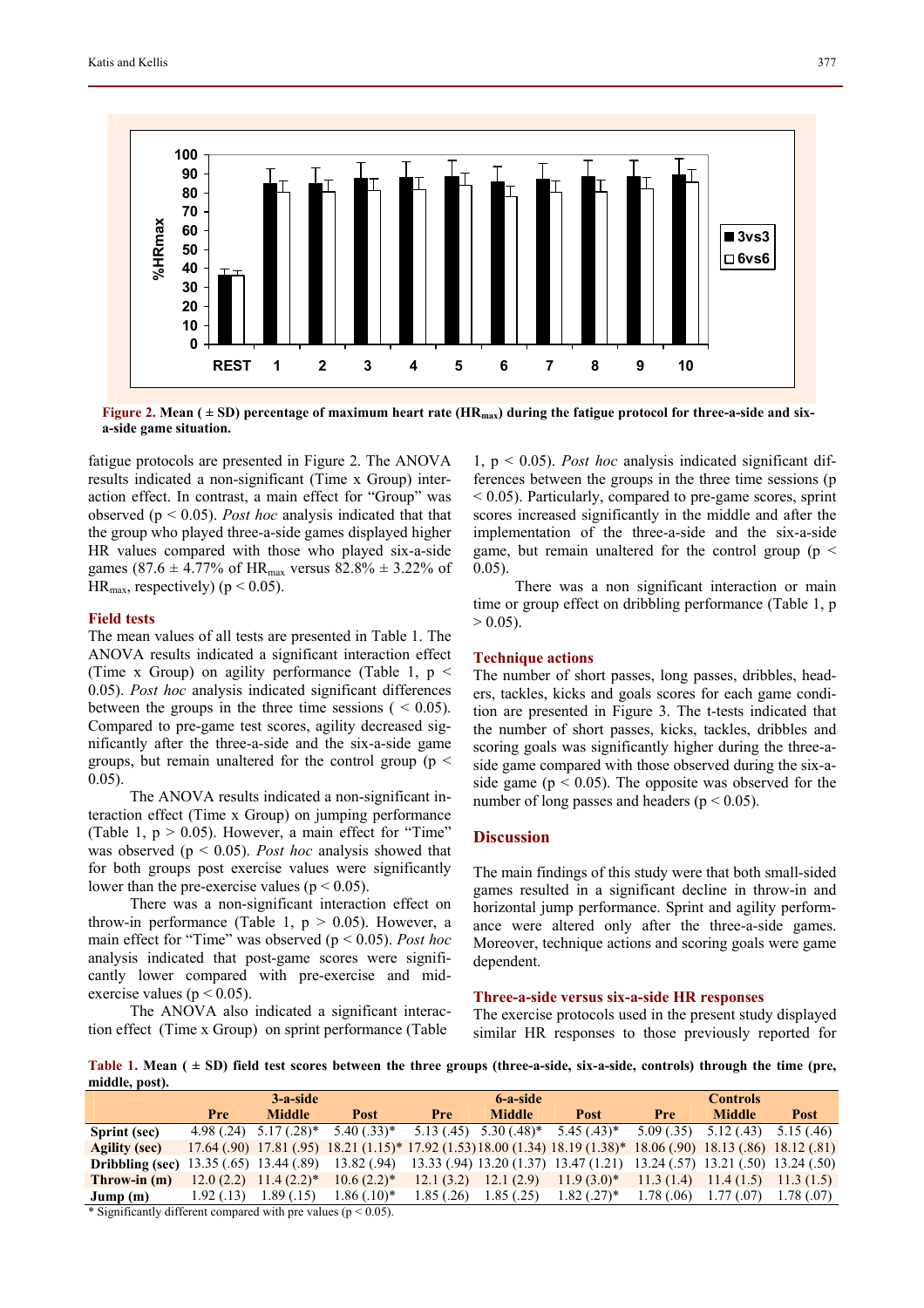

**Figure 3. Mean ( ± SD) number of technical actions and scoring goals during the three-a-side and the six-a-side game situation (error bars indicate SD).** \* significantly different, p < 0.05.

soccer players during small-sided games (Rampinini et al., 2007) for pre-pubescent players during eleven-a-side games (Capranica et al. 2001). It has been suggested that HR values exceeding 170 beats min<sup>-1</sup> represent high intensity work activities (Capranica et al., 2001). If this is the case, then our HR results suggest that the young players participating in both small-sided games worked at high levels of intensity.

The three-a-side game displayed higher exercise intensity compared with the six-a-side game situation (Figure 2) which is in agreement with Rampinini et al. (2007). Capranica et al. (2001) compared the physiological responses of eleven-a-side versus seven-a-side small games and they suggested that the less number of players, the more ball contacts from all players. This appears to support the present results as players touched and dribbled the ball more often during the three-a-side game compared with the six-a-side game (Figure 3). Reilly and Ball (1984) reported an increase in rate of perceived exertion and blood lactate when dribbling a ball for several minutes, probably due to the extra muscular activity required to control the ball and to propel it forward. Although continuous dribbling applied by Reilly and Ball (1984) is not the same as the total number of dribbles and ball contacts recorded in this study, the higher number of dribbles and ball contacts could have partly contributed to a higher exercise intensity observed in three-a-side games compared with six-a-side ones. In addition, since three-a-side games involve less number of players, it may also be hypothesized that players have to work harder off the ball to create space which might result in a greater physiological impact than that observed during six-a-side games.

# **Three-a-side versus six-a-side game differences in movement actions**

The results of this study indicated that more long passes were performed during the six-a-side games as opposed to the three-a-side condition (Figure 3). Similar results were reported when comparing three-a-side versus five-a-side soccer games in players aged under 12 (Platt et al., 2001). This could be attributed to the greater pitch dimensions during the six-a-side game which allows players to perform longer passes. In turn, longer passes often require from the players to receive and pass the ball to each other by performing a header. This explains the higher number of headers observed during the six-a-side game compared with three-a-side ones (Figure 3). In contrast, a higher number of short passes was found during the three-a-side games (Figure 3). This suggests that when the pitch dimension is small the players cooperate with their teammates via short and quick passes, rather than headers.

The players performed more shots during the threea-side compared with the six-a-side game condition (Figure 3). This increases the opportunity for scoring a goal and it can explain the higher number of goals scored during the three-a-side games (Figure 3). Kelly and Drust (2008) found in adults that the smaller the pitch dimensions, the more kicks are performed by adult players. Similarly, Platt et al. (2001) observed more goal attempts when small-sided games were performed with less number of players.

The number of dribbles and tackles performed during the three-a-side games was higher compared to those performed during the six-a-side games (Figure 3). Similar results were reported by Platt et al. (2001) comparing three-a-side with five-a-side games. The smaller pitch results in increased pressure from the opponents and this situation requires from the players to dribble the ball more often in order to avoid the opponent's pressure (Kelly and Drust, 2008).

# **Three-a-side versus six-a-side game effects on field test scores**

The present study showed that jumping scores declined similarly after both small-sided game conditions (Table 1). Horizontal jumping skill is characterised by a short and a quick production of force and power, especially by the hip extensors. The reduction of jump scores following our protocols agrees with previous findings which showed reduced performance and neuromuscular activity after a soccer game on multi-articular movements such as the horizontal jump (Mohr et al., 2004).

The throw-in test scores also declined in the middle and after both small-sided game conditions (Table 1). Better throw-in performance is achieved by increasing release speed and optimum release angle (Linthorne and Everett, 2006). This skill requires explosiveness rather than endurance. Therefore, the exact reason for our observation is not clear. It could be hypothesised that the high level of intensity observed during both game conditions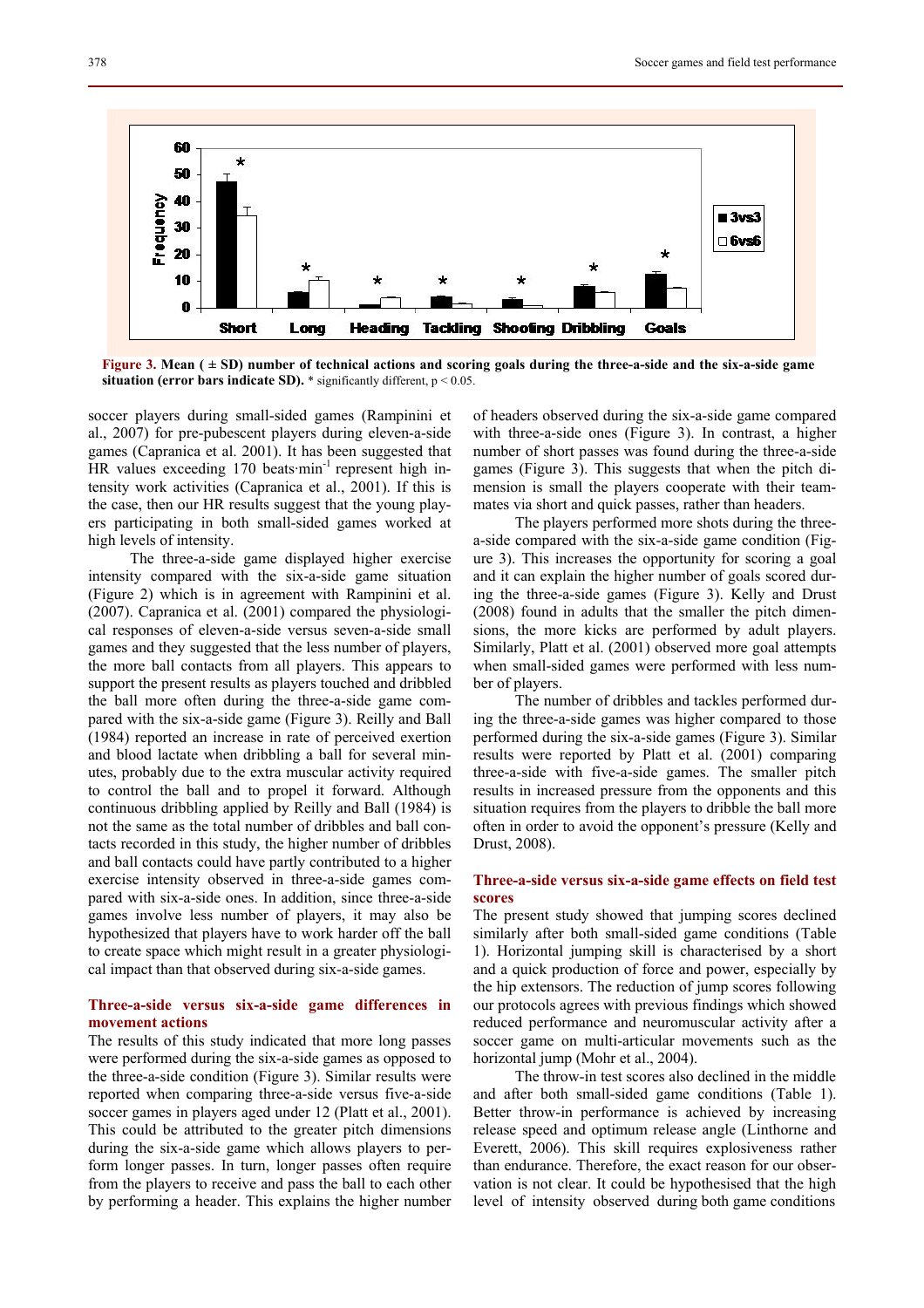may have had a negative effect on throw-in performance.

Sprint performance showed a higher decline after the three-a-side compared with the six-a-side game (Table 1). These results are in agreement with previous studies examining 11-a-side soccer games (Mohr et al., 2004; Krustrup et al., 2006). Sprint running involves stretchshortening cycle muscle function of both lower and upper body musculature (Dintiman, 2003) with increased metabolic demands (Delecluse, 1997). Moreover, a high correlation between muscular power with sprinting performance was reported (Wisloff et al., 1998). Although the above findings refer to adult players, they suggest that higher endurance levels are needed in order to maintain performance. This might explain the reduction in sprinting performance after both games and particularly after the three-a-side games were increased level of endurance is needed.

Agility is a complex ability and it depends on several factors, such as muscle strength, speed, balance and skill (Cable, 1998). The results of the present study showed a significant decline in agility performance for the three-a-side games compared to six-a-side and controls (Table 1). Previous studies in adults suggested significant alterations in muscle strength (Thorlund et al., 2009) and balance (Nardone et al., 1997) after fatigue. These observations coupled with reductions in sprint performance and high-intensity effort observed in this study might be responsible for the reduction in agility scores (Table 1).

The results of the present study indicated nonsignificant differences in the dribbling test between the two small-sided games. Performance in the dribbling test requires more technical skill rather than endurance capacity. The above findings are in agreement to previous studies in adults that reported non-significant alterations in the main soccer kick technique after fatigue (Kellis et al., 2006).

#### **Implications for soccer training**

Bangsbo (1994) suggested that training programs for young soccer players should aim to improve technical skills rather than physical conditioning. The results of the present study indicated that three-a-side games provide better stimulus for physical conditioning than six-a-side ones. Moreover, they provide better stimulus for technical improvement as more technical actions were observed. Similarly, Platt et al. (2001) support the promotion of the three-a-side game for young players. This does not indicate that the use of six-a-side games as part of soccer specific training is unnecessary. In terms of number of players and pitch size, the six-a-side game is closer to the real game conditions than the three-a-side game. Our suggestion is that the three-a-side games might be better for developing technique and the six-a-side for tactical performance. Further research is needed to examine the above suggestion.

A limitation of this study was that time was measured with the use of stopwatches. To account for this, time was measured by experienced investigators, which is reflected on the high test-retest reliability coefficients for all tests applied in the present study. Another limitation of this study is that we assessed sprinting capacity using a 30 m sprint test. Although this provides a general index of

sprinting capacity, it does not simulate actual game sprinting performance, as players often perform quick and short accelerative runs rather than maximum 30 m sprints. Therefore, sprinting ability over shorter distances could be more important. Consequently, although our results suggest that sprinting capacity was altered following the two game situations, a future study including a 10 m sprint test might provide additional useful information about reaction and acceleration sprinting capacity adaptations to various soccer game conditions.

# **Conclusion**

The present study indicated that soccer players display high intensity levels when participating in small-sided games. As a result, a reduction in field test scores was observed. Three-a-side games affected sprint and agility performance. In contrast, six-a-side games had less effect on physical performance in field tests. The above suggest that the use of three-a-side games for improving fitness and technique in young soccer players may be more appropriate.

#### **References**

- Bangsbo, J and Lindquist, F. (1992) Comparison of various exercise tests with endurance performance during soccer in professional players. *International Journal of Sports Medicine* **13**, 125-132.
- Bangsbo, J. (1994) *Fitness training in football*, Stormtryk, Bagsvaerd: **Copenhagen**
- Cable, T. (1998) Agility in football. *Insigh*t **2,** 42-43.
- Capranica, L., Tessitore, A., Guidetti, L. and Figura, F. (2001) Heart rate and match analysis in pre-pubescent soccer players. *Journal of Sports Sciences* **19**, 379-384.
- Delecluse, C. (1997) Influence of strength training on sprint running performance: current findings and implication for training. *Sports Medicine* **24**, 147-156.
- Dintiman, G.B. and Ward, R.D. (2003) *Sports speed*, Human Kinetics. Illinois: Champaign.
- Dufour, W. (1993) Computer assisted scouting in soccer. In: *Science and football II*. Eds: Reilly, T., Clarys, J. and Stibble, A. London: E & FN Spon. 160-166.
- Franks, A.M., Williams, A.M., Reilly, T. and Nevill, A.M. (2002) Talent identification in elite youth soccer players: Physical and Physiological characteristics. In: *Science and football IV.* Eds: Sprinks, W., Reilly, T. and Murphy, A. New York: Routledge. 265-270.
- Impellizzeri, F.M., Marcora, S.M., Castagna, C., Reilly, T., Sassi, A., Iaia, F.M. and Rampinini, E. (2006) Physiological and performance effects of generic versus specific training in soccer players. *International Journal of Sports Medicine* **27,** 483-492.
- Kellis, E., Katis, A. and Vrabas I. (2006) Effects of an intermittent exercise fatigue protocol on biomechanics of soccer kick performance. *Scandinavian Journal of Medicine and Science in Sports* **16**, 334-344.
- Kelly, D. and Drust, B. (2008) The effect of pitch dimensions on heart rate responses and technical demands of small-sided soccer games in elite players. *Journal of Science and Medicine in Sport,* in press.
- Krustrup, P., Mohr, M., Steensberg, A., Bencke, J., Kjaer, M. and Bangsbo, J. (2006) Muscle and blood metabolic during a soccer game: Implications for sprint performance. *Medicine and Science in Sports and Exercise* **38,** 1165-1174.
- Linthorne, N. and Everett, D. (2006) Release angle for attaining maximum distance in the soccer throw-in. *Sports Biomechanics* **5,** 243-260.
- McGregor, S.J., Nicholas, C.W., Lakomy, H.K.A. and Williams, C. (1999) The influence of intermittent high intensity shuttle running and fluid ingestion on the performance of a soccer skill. *Journal of Sports Sciences* **17,** 895-903.
- Mohr, M., Krustrup, P. and Bangsbo, J. (2003) Match performance of high-standard soccer players with special reference to develop-